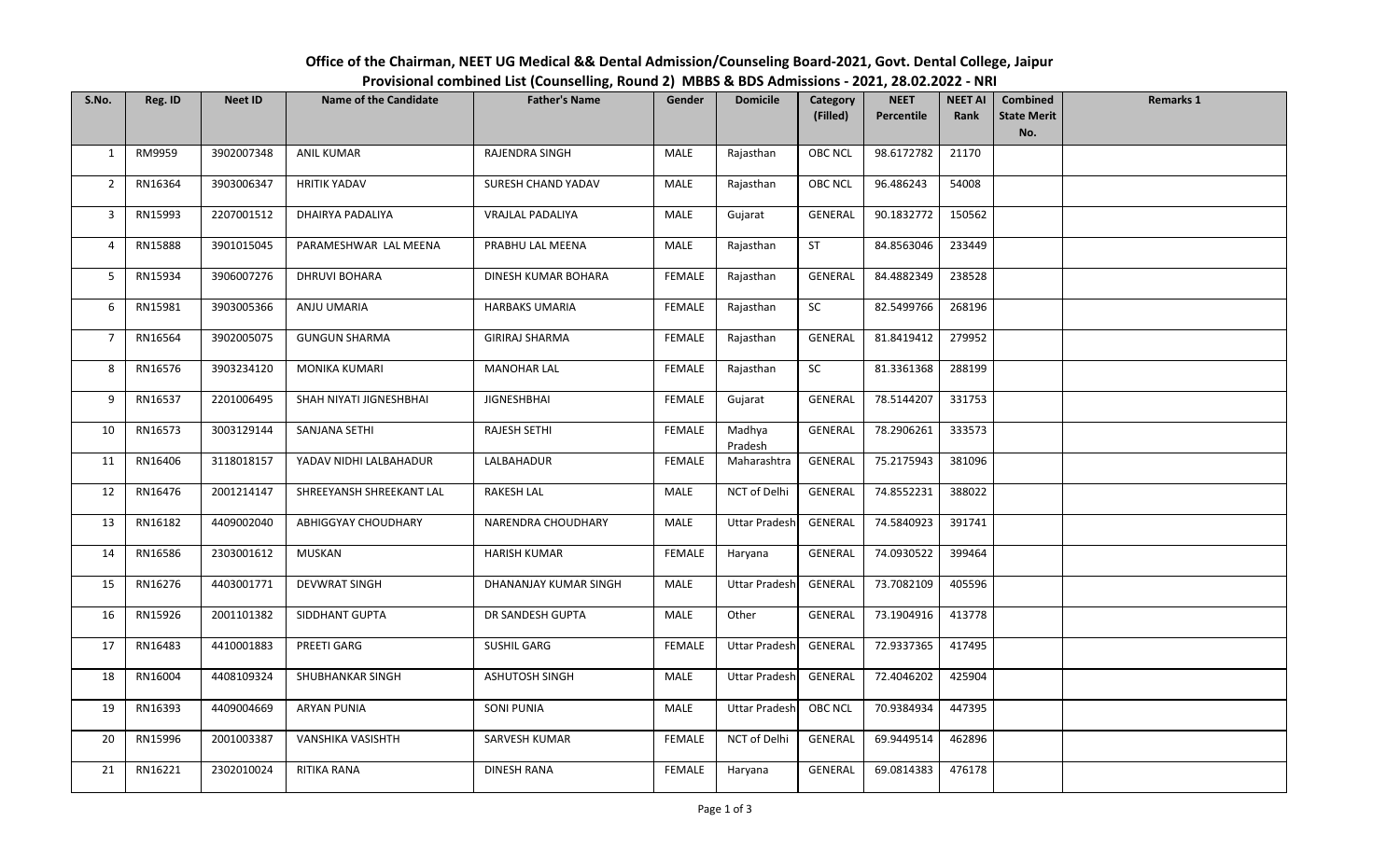| S.No. | Reg. ID | <b>Neet ID</b> | <b>Name of the Candidate</b>                 | <b>Father's Name</b>                | Gender        | <b>Domicile</b>      | Category<br>(Filled) | <b>NEET</b><br>Percentile | <b>NEET AI</b><br>Rank | <b>Combined</b><br><b>State Merit</b> | <b>Remarks 1</b> |
|-------|---------|----------------|----------------------------------------------|-------------------------------------|---------------|----------------------|----------------------|---------------------------|------------------------|---------------------------------------|------------------|
|       |         |                |                                              |                                     |               |                      |                      |                           |                        | No.                                   |                  |
| 22    | RN16291 | 3903010051     | <b>MAYANK JAIN</b>                           | <b>SANJAY JAIN</b>                  | MALE          | Rajasthan            | <b>GENERAL</b>       | 68.645505                 | 483498                 |                                       |                  |
| 23    | RN15891 | 3803001303     | MUSKAN                                       | NEERAJ KUMAR                        | FEMALE        | Himachal<br>Pradesh  | GENERAL              | 68.4817387                | 485252                 |                                       |                  |
| 24    | RN15988 | 4102007415     | <b>MANSI THAWANI</b>                         | <b>VINAY HARISH THAWANI</b>         | FEMALE        | <b>Tamil Nadu</b>    | <b>GENERAL</b>       | 68.04723                  | 491906                 |                                       |                  |
| 25    | RN16521 | 2001001132     | SIMARPREET KAUR                              | <b>MANDEEP SINGH</b>                | <b>FEMALE</b> | Bihar                | GENERAL              | 67.7241654                | 496571                 |                                       |                  |
| 26    | RN16559 | 2211001319     | MAKWANA NIKUNJ RAMESHBHAI                    | MAKWANA RAMESHBHAI<br>HARJIBHAI     | MALE          | Gujarat              | <b>OBC NCL</b>       | 67.5785305                | 499252                 |                                       |                  |
| 27    | RN15953 | 4404001127     | <b>ICCHA SAINI</b>                           | <b>NARENDER KUMAR</b>               | <b>FEMALE</b> | Haryana              | <b>OBC NCL</b>       | 66.5068935                | 515962                 |                                       |                  |
| 28    | RN16490 | 4416011229     | PRATHVI VARSHNEY                             | MANOJ KUMAR VARSHNEY                | <b>FEMALE</b> | <b>Uttar Pradesh</b> | GENERAL              | 65.0247074                | 539382                 |                                       |                  |
| 29    | RN16294 | 3006002492     | SAMEER KUMAR SINGH                           | MAHENDRA PRATAP SINGH               | <b>MALE</b>   | Madhya<br>Pradesh    | GENERAL              | 63.671255                 | 560162                 |                                       |                  |
| 30    | RN16410 | 4403003129     | VAIBHAV YADAV                                | SANJAY KUMAR YADAV                  | MALE          | <b>Uttar Pradesh</b> | <b>OBC NCL</b>       | 63.1684294                | 566954                 |                                       |                  |
| 31    | RN16138 | 4407003311     | <b>DAKSH GUPTA</b>                           | NEERAJ KUMAR GUPTA                  | MALE          | <b>Uttar Pradesh</b> | GENERAL              | 63.1684294                | 568743                 |                                       |                  |
| 32    | RN16108 | 2204004417     | PATEL PRATIKUMAR KANUBHAI                    | PATEL KANUBHAI                      | <b>MALE</b>   | Gujarat              | GENERAL              | 62.7918768                | 574058                 |                                       |                  |
| 33    | RN15889 | 1601007315     | LAKSHAY                                      | SHISH PAL                           | MALE          | Haryana              | <b>GENERAL</b>       | 61.7127283                | 588727                 |                                       |                  |
| 34    | RN16343 | 3802009062     | LAKSHYA SHARMA                               | DR GOPAL KRISHAN SHARMA             | <b>MALE</b>   | Rajasthan            | <b>GENERAL</b>       | 61.7127283                | 589365                 |                                       |                  |
| 35    | RN16093 | 2201023109     | VAGHELA VISHWJEETSINH<br><b>JASHVANTSINH</b> | VAGHELA JASHVANTSINH<br>CHHATRASINH | MALE          | Gujarat              | GENERAL              | 60.3987766                | 610871                 |                                       |                  |
| 36    | RM13117 | 2001109153     | <b>VIRAZ BANSAL</b>                          | PRAVEEN BANSAL                      | MALE          | NCT of Delhi         | <b>GENERAL</b>       | 60.2011432                | 613383                 |                                       |                  |
| 37    | RN16211 | 4501004402     | <b>MAANYA THAPLIYAL</b>                      | <b>UMESH THAPLIYAL</b>              | <b>FEMALE</b> | Uttarakhand          | GENERAL              | 59.5881687                | 622674                 |                                       |                  |
| 38    | RN15945 | 4402003679     | <b>ANANYA SINGH</b>                          | <b>RAJU SINGH</b>                   | FEMALE        | <b>Uttar Pradesh</b> | <b>GENERAL</b>       | 58.1580459                | 643520                 |                                       |                  |
| 39    | RN16503 | 3903012144     | RAGHAV SHARMA                                | MALI RAM SHARMA                     | MALE          | Rajasthan            | GENERAL              | 54.7870098                | 697012                 |                                       |                  |
| 40    | RN15884 | 4402001249     | PRANJAL YADAV                                | MAHANAND YADAV                      | MALE          | Uttar Pradesh        | GENERAL              | 51.4710158                | 746634                 |                                       |                  |
| 41    | RN16538 | 3903130291     | KUMUD CHATURVEDI                             | <b>HEMANT KUMAR CHATURVEDI</b>      | FEMALE        | Haryana              | GENERAL              | 50.5918319                | 759965                 |                                       |                  |
| 42    | RN16309 | 3903233124     | PRIYA CHOUDHARY                              | <b>GOPAL CHOUDHARY</b>              | <b>FEMALE</b> | Rajasthan            | <b>OBC NCL</b>       | 49.8237682                | 771671                 |                                       |                  |
| 43    | RN16542 | 4410009379     | SOLANKI AKSHAT JAYDEEP                       | SOLANKI JAYDEEP PRATAPSINH          | MALE          | Gujarat              | <b>OBC NCL</b>       | 48.3610735                | 793655                 |                                       |                  |